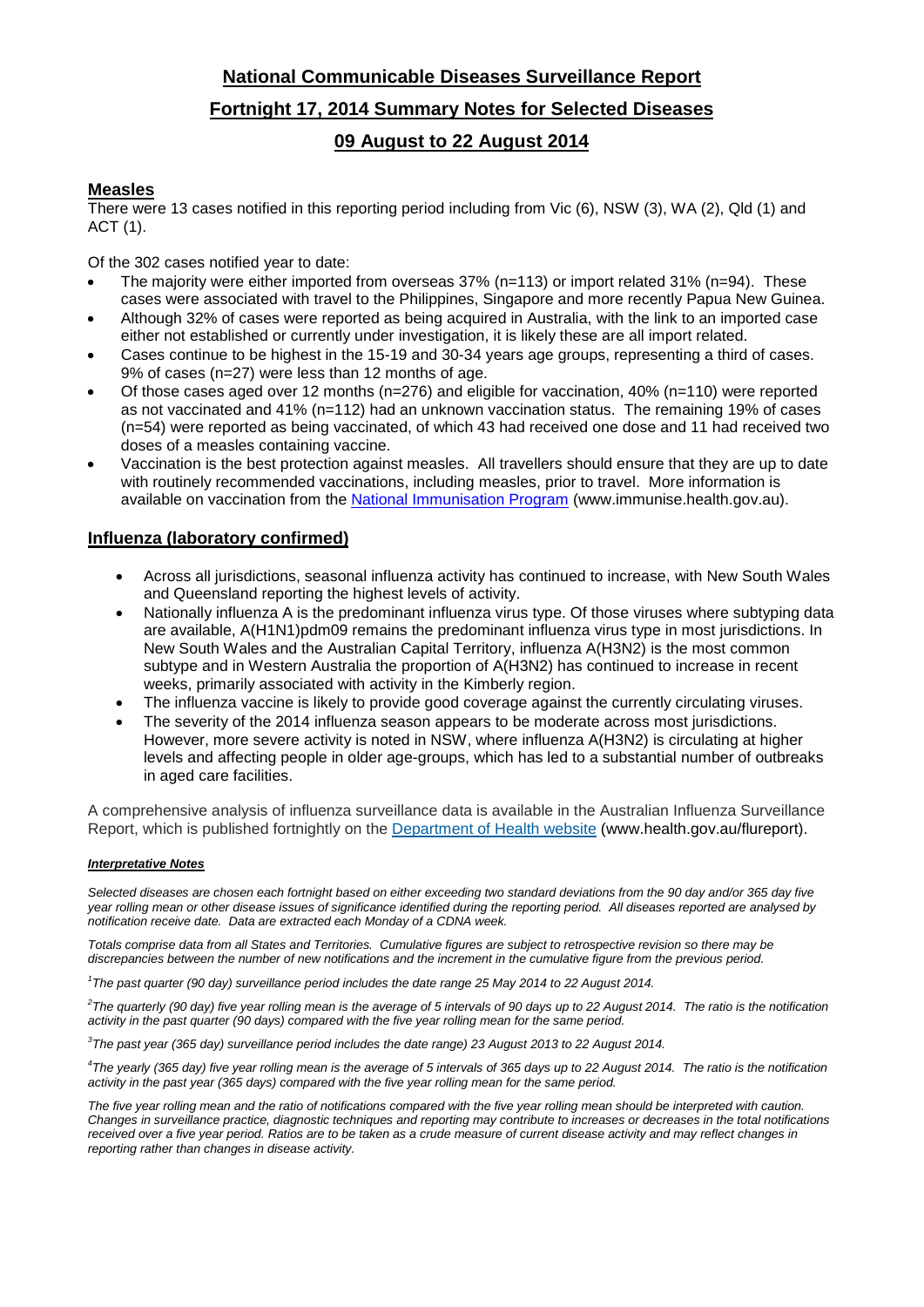#### **ADT FN17 Notification Received Date 09/08/2014 to 22/08/2014**

|                                              | <b>State or Territory</b> |                          |    |            |           |     |            |     | <b>Totals for Australia</b>     | <b>Historical 90 Day Period</b>     |                                           |            |                |                                       | <b>Historical 365 Day Period</b>      |                                                     |        |                             |                                    |                                                         |
|----------------------------------------------|---------------------------|--------------------------|----|------------|-----------|-----|------------|-----|---------------------------------|-------------------------------------|-------------------------------------------|------------|----------------|---------------------------------------|---------------------------------------|-----------------------------------------------------|--------|-----------------------------|------------------------------------|---------------------------------------------------------|
|                                              |                           |                          |    |            |           |     |            |     | <b>This</b><br><b>Reporting</b> | <b>Previous</b><br><b>Reporting</b> | <b>Same</b><br><b>Reporting</b><br>Period | 2014       | Past           | Quarterly<br><b>Rolling</b><br>5 year | Ratio<br>Past<br>Quarter<br>$/5$ year | <b>Exceeds</b><br>Ouarterly<br>rolling<br>$mean +2$ | Past   | Yearly<br>rolling<br>5 year | Ratio<br>Past<br>year<br>$/5$ year | <b>Exceeds</b><br><b>Yearly</b><br>rolling<br>$mean +2$ |
| <b>Disease</b>                               | ACT                       | <b>NSW</b>               | NT | <b>OLD</b> | <b>SA</b> | TAS | <b>VIC</b> | WA  | Period                          | Period                              | <b>Last Year</b>                          | <b>YTD</b> | <b>Ouarter</b> | mean                                  | mean                                  | SD by                                               | Year   | mean                        | mean                               | SD by                                                   |
| <b>Bloodborne diseases</b>                   |                           |                          |    |            |           |     |            |     |                                 |                                     |                                           |            |                |                                       |                                       |                                                     |        |                             |                                    |                                                         |
| Hepatitis (NEC)                              |                           |                          |    |            |           |     |            |     |                                 |                                     | $\overline{3}$                            | 120        | 33             | ( ) . ( )<br>46.2                     | $( )_{0}$                             |                                                     | 181    | ()<br>217.2                 | ()()<br>0.8                        |                                                         |
| Hepatitis B (newly acquired)                 |                           |                          |    |            |           |     |            |     |                                 |                                     |                                           |            |                |                                       | 0.7                                   |                                                     |        |                             |                                    |                                                         |
| Hepatitis B (unspecified)                    |                           | 90                       |    | 40         |           |     | 45         | 30  | 221                             | 228                                 | 289                                       | 4,234      | 1,647          | .716.6                                | 0.9                                   |                                                     | 6,744  | 6,758.6                     | 1.0                                |                                                         |
| Hepatitis C (newly acquired)                 |                           |                          |    |            |           |     |            |     | 10                              | 13                                  | 11                                        | 295        | 119            | 99.4                                  | 1.1                                   |                                                     | 451    | 414.8                       | 1.1                                |                                                         |
| Hepatitis C (unspecified)                    | 10                        | 153                      |    | 126        | 22        |     | 65         | 26  | 411                             | 425                                 | 434                                       | 6,640      | 2,607          | 2,575.4                               | 1.0                                   |                                                     | 10,440 | 10,399.4                    | 1.0                                |                                                         |
| Hepatitis <sub>D</sub>                       |                           |                          |    |            |           |     |            |     |                                 |                                     |                                           | 29         | 13             | 10.8                                  | 1.1                                   |                                                     | 50     | 37.2                        | 1.3                                |                                                         |
| <b>Gastrointestinal diseases</b>             |                           |                          |    |            |           |     |            |     |                                 |                                     |                                           |            |                |                                       |                                       |                                                     |        |                             |                                    |                                                         |
| Botulism                                     |                           |                          |    |            |           |     |            |     |                                 |                                     | $\overline{1}$                            |            |                | 0.4                                   | 0.(                                   |                                                     |        | 1.4                         | 0.7                                |                                                         |
| Campylobacteriosis                           | 14                        | NΝ                       | 18 | 208        | 77        | 38  | 99         | 90  | 544                             | 716                                 | 451                                       | 12,083     | 4,578          | 3,586.2                               | 1.2                                   | 191.1                                               | 18,019 | 16,093.0                    | 1.1                                |                                                         |
| Cryptosporidiosis                            |                           |                          |    | 17         |           |     | 15         |     | 51                              | 80                                  | 51                                        | 1,807      | 491            | 420.8                                 | 1.1                                   |                                                     | 2,505  | 2,949.0                     | 0.8                                |                                                         |
| Haemolytic uraemic syndrome (HUS)            |                           |                          |    |            |           |     |            |     |                                 |                                     |                                           | 17         | $\Delta$       | 3.4                                   | 1.2                                   |                                                     | 22     | 15.8                        | 1.4                                |                                                         |
| Hepatitis A                                  |                           |                          |    |            |           |     |            |     |                                 |                                     | 8                                         | 142        | 29             | 48.8                                  | 0.6                                   |                                                     | 197    | 268.4                       | 0.7                                |                                                         |
| Hepatitis E                                  |                           |                          |    |            |           |     |            |     |                                 |                                     |                                           | 34         | 18             | 8.0                                   | 2.3                                   | 3.2                                                 | 45     | 36.0                        | 1.3                                |                                                         |
| Listeriosis                                  |                           |                          |    |            |           |     |            |     |                                 |                                     | 3                                         | 50         | 15             | 16.2                                  | 0.9                                   |                                                     | 73     | 78.2                        | 0.9                                |                                                         |
| STEC, VTEC                                   |                           |                          |    |            |           |     |            |     |                                 |                                     | $\overline{3}$                            | 92         | 28             | 17.8                                  | 1.5                                   | 5.6                                                 | 184    | 108.2                       | 1.7                                | 23.8                                                    |
| Salmonellosis                                |                           | 87                       | 27 | 94         | 33        |     | 75         | 40  | 369                             | 439                                 | 304                                       | 11,135     | 3,086          | 2,012.4                               | 1.5                                   | 409.5                                               | 15,335 | 1,188.4                     | 1.4                                | 1,417.                                                  |
| Shigellosis                                  |                           | $\overline{\phantom{0}}$ |    |            |           |     | 22         |     | 42                              | 31                                  | 17                                        | 700        | 244            | 117.0                                 | 1.9                                   | 71.4                                                | 898    | 569.0                       | 1.5                                | 86.3                                                    |
| <b>Typhoid Fever</b>                         |                           | 1                        |    |            |           |     |            |     |                                 |                                     | $\mathbf{1}$                              | 80         | 22             | 19.4                                  | 1.1                                   |                                                     | 121    | 121.8                       | 1.0                                |                                                         |
| <b>Ouarantinable diseases</b>                |                           |                          |    |            |           |     |            |     |                                 |                                     |                                           |            |                |                                       |                                       |                                                     |        |                             |                                    |                                                         |
| Cholera                                      |                           |                          |    |            |           |     |            |     |                                 |                                     |                                           |            |                | 1.4                                   | 0.7                                   |                                                     |        | 4.6                         | 0.9                                |                                                         |
| <b>HPAIH</b>                                 |                           |                          |    |            |           |     |            |     |                                 |                                     |                                           |            |                | ( ) . ( )                             | ( ) . ( )                             |                                                     |        | (                           | $( )_{.} ( )$                      |                                                         |
| Plague                                       |                           |                          |    |            |           |     |            |     |                                 |                                     |                                           |            |                | ()()                                  | $\bigcap$                             |                                                     |        | ()                          | ()()                               |                                                         |
| Rabies                                       |                           |                          |    |            |           |     |            |     |                                 |                                     |                                           |            |                | $( )_{.} ( )$                         | $( )_{0}$                             |                                                     |        | ( ) 1                       | $\Omega$                           |                                                         |
| Severe Acute Respiratory Syndrome            |                           |                          |    |            |           |     |            |     |                                 |                                     |                                           |            |                |                                       |                                       |                                                     |        |                             |                                    |                                                         |
| (SARS)                                       |                           |                          |    |            |           |     |            |     |                                 |                                     |                                           |            |                | ()()                                  | $( )_{.} ( )$                         |                                                     |        | ()                          | ()()                               |                                                         |
| Smallpox                                     |                           |                          |    |            |           |     |            |     |                                 |                                     |                                           |            |                | $( )_{.} ( )$                         | ( ) . ( )                             |                                                     |        | (                           | ()()                               |                                                         |
| Viral haemorrhagic fever (NEC)               |                           |                          |    |            |           |     |            |     |                                 |                                     |                                           |            |                | $\bigcap$                             | $( )_{0}$                             |                                                     |        | ( ) . ( )                   | ()()                               |                                                         |
| Yellow fever                                 |                           |                          |    |            |           |     |            |     |                                 |                                     |                                           |            |                | 0.3                                   | $()$ .                                |                                                     |        | ()                          | ()()                               |                                                         |
| <b>Sexually transmissible infections</b>     |                           |                          |    |            |           |     |            |     |                                 |                                     |                                           |            |                |                                       |                                       |                                                     |        |                             |                                    |                                                         |
| Chlamydial infection                         | 38                        | 770                      | 90 | 757        | 166       | 42  | 473        | 410 | 2,746                           | 3,174                               | 3,257                                     | 55,366     | 20,398         | 18,830.0                              | 1.1                                   |                                                     | 84,622 | 74,921.0                    | 1.1                                |                                                         |
| Donovanosis                                  |                           |                          |    |            |           |     |            |     |                                 |                                     |                                           |            |                | 0.4                                   | ( ) . ( )                             |                                                     |        | 0.8                         | 1.3                                |                                                         |
| Gonococcal infection                         |                           | 112                      | 63 | 94         | 12        |     | 48         | 76  | 408                             | 487                                 | 591                                       | 10,155     | 3,636          | 2,844.0                               | 1.3                                   |                                                     |        | 15,659 11,259.2             | 1.4                                |                                                         |
| Syphilis - congenital                        |                           |                          |    |            |           |     |            |     |                                 |                                     | $\mathcal{D}$                             |            |                | 1.8                                   | 1.1                                   |                                                     |        | 4.8                         | 0.8                                |                                                         |
| Syphilis $<$ 2 years                         |                           | 6                        |    | 15         |           |     | 14         |     | 28                              | 50                                  | 83                                        | 1,059      | 358            | 346.8                                 | 1.0                                   |                                                     | 1.703  | 1,374.0                     | 1.2                                |                                                         |
| Syphilis $> 2$ years or unspecified duration |                           |                          |    | -14        |           |     | 58         |     | 32                              | 72                                  | 79                                        | 1,140      | 388            | 372.4                                 | 1.0                                   |                                                     | 1.712  | 1,408.8                     | 1.2                                | 31.8                                                    |

#### **Footnotes:**

\* Ratio of the 90 day prior surveillance period to the past 90 day 5 year rolling mean, or ratio of the 365 day prior surveillance period to the 365 day 5 year rolling mean.  $NN = Not Not of Table, NDP = No Data Provided. NEC = Not Elsewhere Classified$ 

Past Quarter (90d prior surveillance period): 25/05/2014 to 22/08/2014 Past year (365d prior surveillance period): 23/08/2013 to 22/08/2014<br>Quarterly rolling 5Yr Mean (90d 5Yr Mean):<br>Yearly rolling 5Yr Mean (365d 5Yr Mean) Quarterly rolling 5Yr Mean (90d 5Yr Mean):<br>Quarterly rolling 5Yr Mean (90d 5Yr Mean) 1: 25/05/2013 to 22/08/2013<br>Yearly rolling 5Yr Mean (365d 5Yr Mean) 1: 23/08/2013 Quarterly rolling 5Yr Mean (90d 5Yr Mean) 1: 25/05/2013 to 22/08/2013 Yearly rolling 5Yr Mean (365d 5Yr Mean) 1: 23/08/2012 to 22/08/2013 Quarterly rolling 5Yr Mean (90d 5Yr Mean) 2: 25/05/2012 to 22/08/2012 Quarterly rolling 5Yr Mean (90d 5Yr Mean) 3: 25/05/2011 to 22/08/2011 Yearly rolling 5Yr Mean (365d 5Yr Mean) 3: 23/08/2010 to 22/08/2011 Quarterly rolling 5Yr Mean (90d 5Yr Mean) 4: 25/05/2010 to 22/08/2010 Yearly rolling 5Yr Mean (365d 5Yr Mean) 4: 23/08/2009 to 22/08/2010 Quarterly rolling 5Yr Mean (90d 5Yr Mean) 5: 25/05/2009 to 22/08/2009